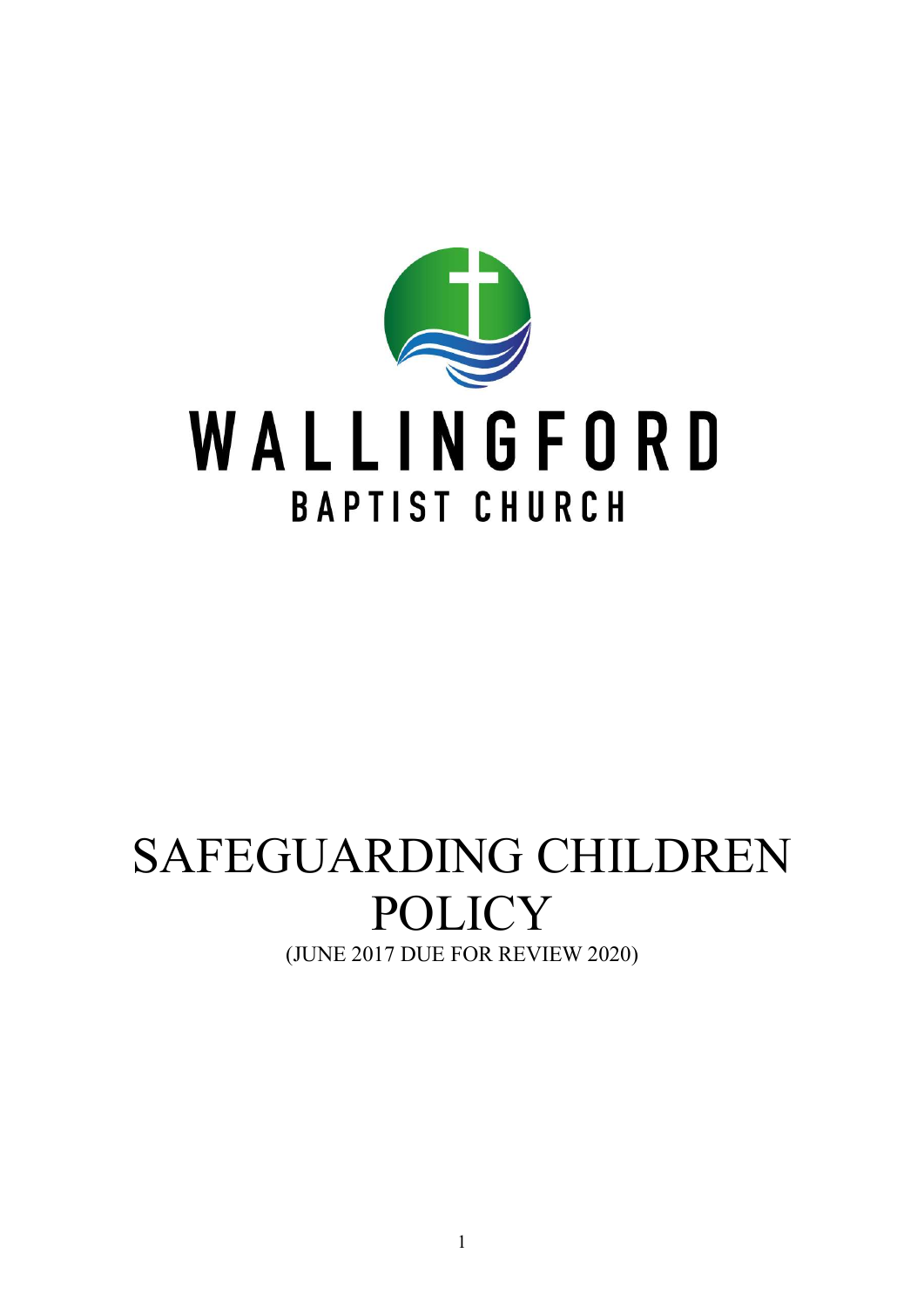## Contact Details

#### Designated Person for Safeguarding

Name: Mike Higgin Contact Number: 01491 826619

#### Safeguarding member of leadership team:

Name: Simon Hudson Contact Number: 07990 835246 or 01491 833773

#### Organisation (Churches Agency for Safeguarding):

020 7467 5216

#### Multi Agency Safeguarding Hub: 0845 050 7666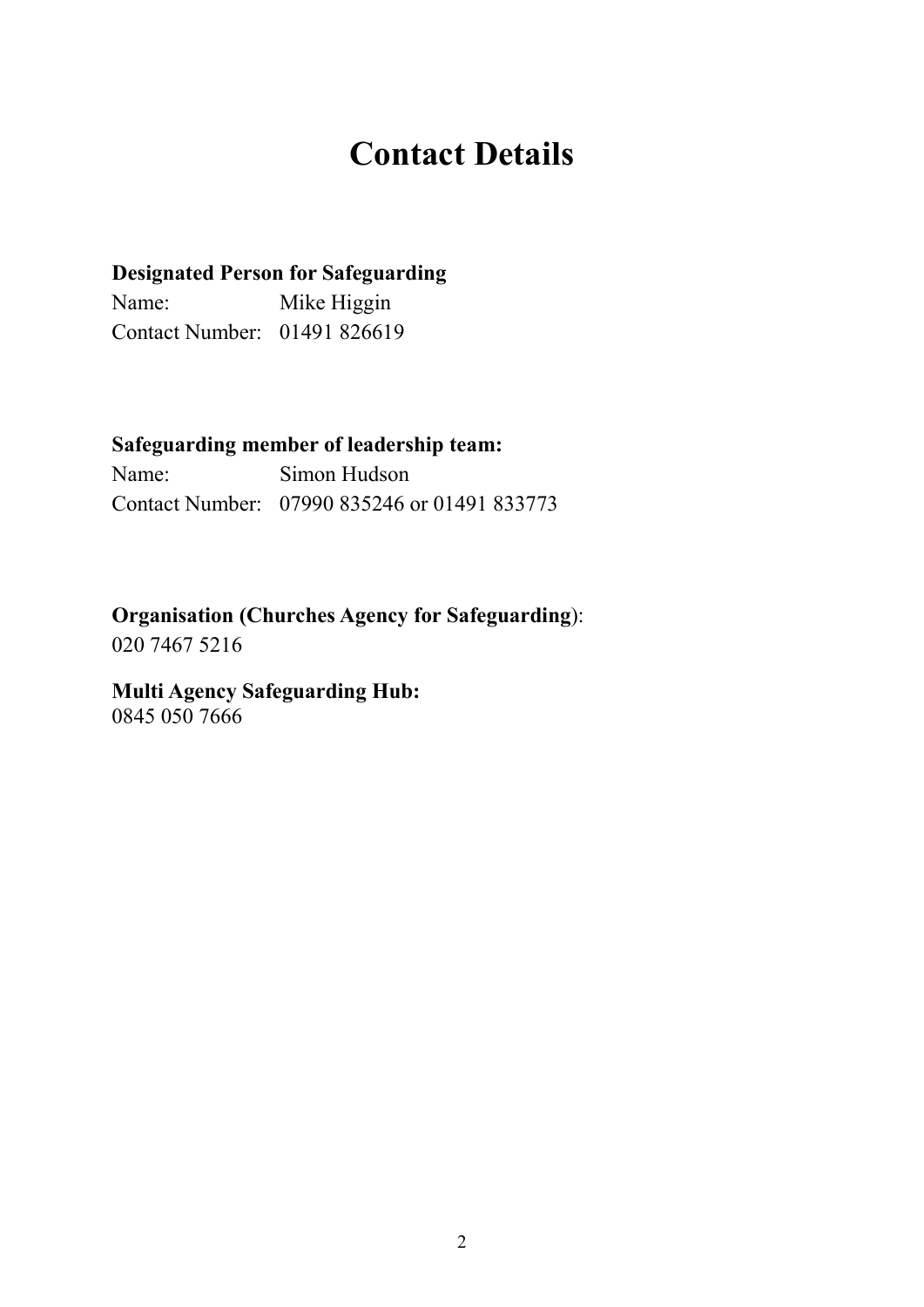#### Table of Contents

## All those working with children should read the policy and must have an understanding of the information in Appendix 1 and 2.

This policy is based on information current in June 2017 including: Working Together 2015 and other current government guidance, Oxfordshire Safeguarding Children Board and Baptists Together.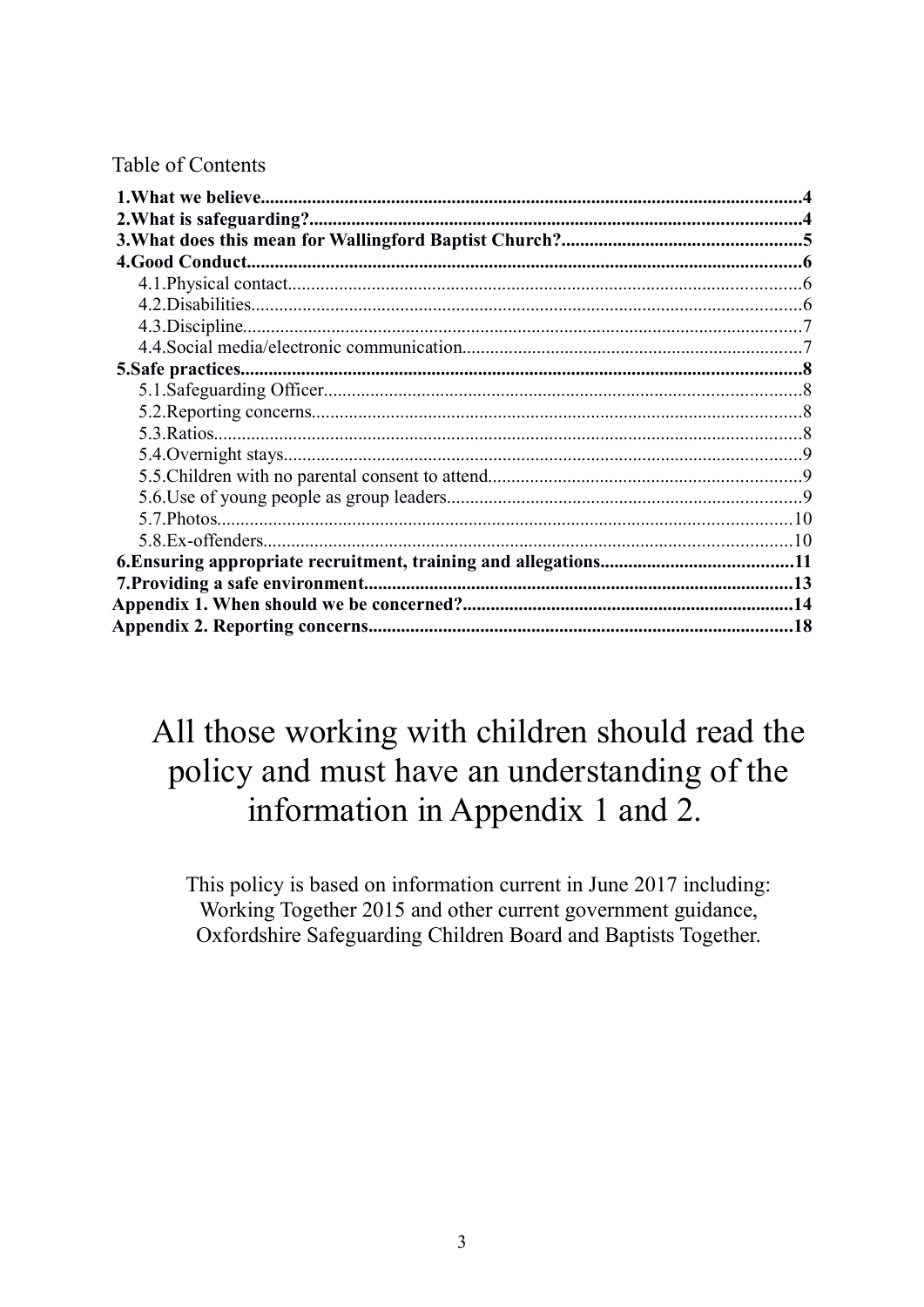### 1.What we believe

We believe the Bible is the means through which we discover how to experience salvation and shows us what it means to follow Jesus. This also means that we think the Bible is good news for everyone (including children) and want to respectfully and gently share this.

WBC is a member of the Baptist Union of Great Britain (and therefore Churches Together in Great Britain and Ireland) and we believe we are all equal before Jesus and therefore must all take our responsibility together to ensure we follow Jesus as a church. In practice this means it is the local congregation that decides and resources all that we do in following Jesus as a church.

(See Wallingford Baptist Church website: https://wallingfordbaptist.co.uk).

### 2.What is safeguarding?

Although the Local Authority has a lead in safeguarding children, we all have a duty to safeguard children. Safeguarding and promoting the welfare of children is defined for the purposes of this guidance as:

- protecting children from maltreatment;
- preventing impairment of children's health or development;
- ensuring that children grow up in circumstances consistent with the provision of safe and effective care; and
- taking action to enable all children to have the best outcomes.

(Department for Education, 2015, Working Together to Safeguard Children)

Working Together states 'Somebody may abuse or neglect a child by inflicting harm, or by failing to act to prevent harm. Children may be abused in a family or in an institutional or community setting by those known to them or, more rarely, by others (e.g. via the internet). They may be abused by an adult or adults, or another child or children.'

Child abuse is generally divided into four categories: neglect, emotional, sexual and physical abuse however it is common for more than one category to be present, and the categories overlap. While working for Wallingford Baptist Church it may be that a child speaks to you directly about abuse or, more likely, that you may make observations which cause you concern.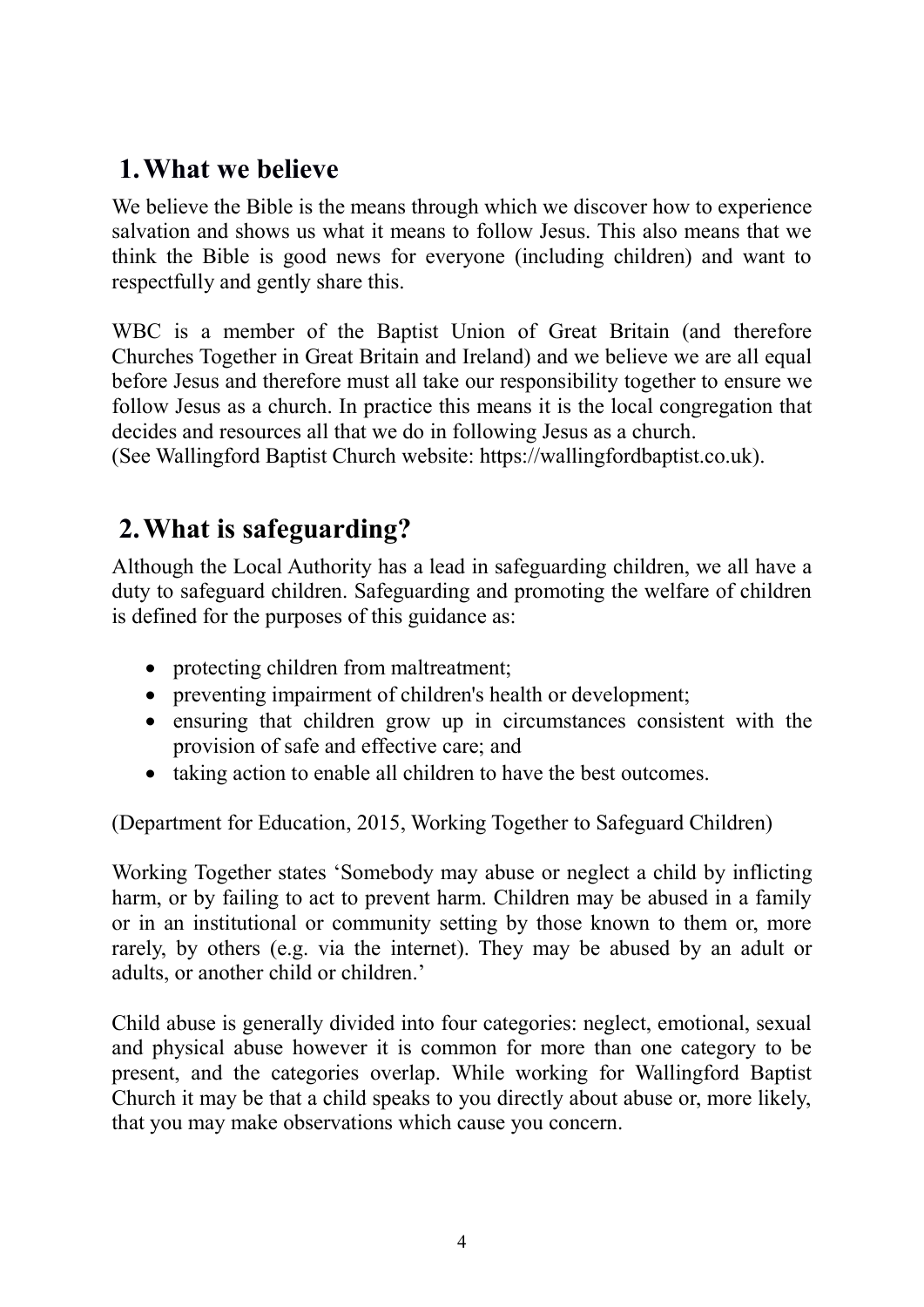### 3.What does this mean for Wallingford Baptist Church?

As a church body, we should protect, encourage and safeguard our children, praying for them, putting in place appropriate procedures and:

- Adopting good conduct for all in contact with children
- Having safe practices when working with children including reporting concerns appropriately
- Ensuring those working with children are recruited and trained appropriately
- Providing a safe environment

This policy covers all activities with children (0-18 years), within the church building or associated activities outside Wallingford Baptist Church, whether those coming into contact with children are in paid or voluntary roles on behalf of WBC.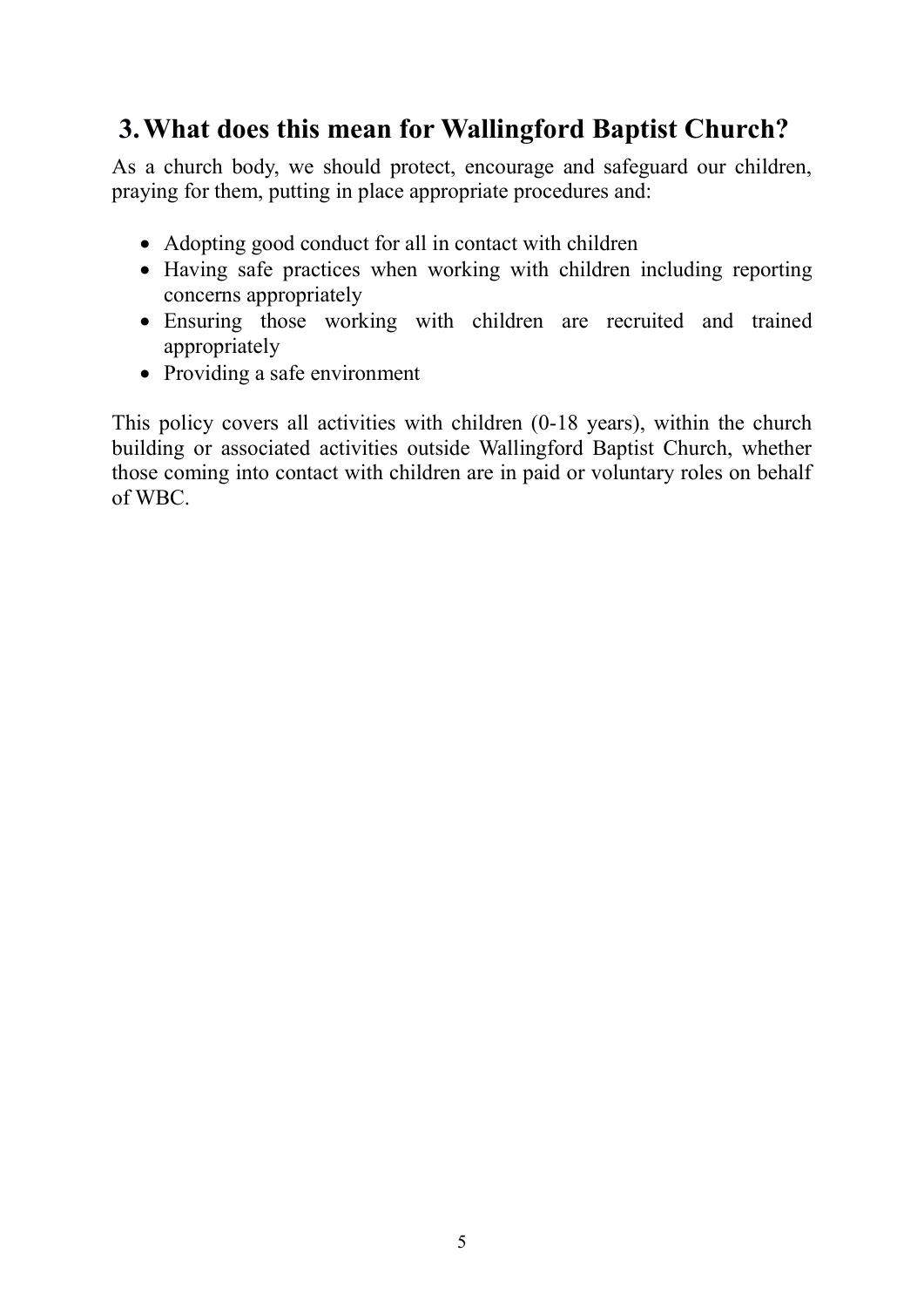### 4.Good Conduct

Whatever the age of the child, we would expect all members and those attending the church to treat all children with respect and dignity, as creations of the Living God. This means:

- Using appropriate language and tone
- Allowing children privacy for example when using the toilet or changing
- Not scapegoating, ridiculing or rejecting a child. No name calling, gossiping or spreading inappropriate information or mistruths

#### 4.1. Physical contact

Touching is an important part of relationships however we must be careful in regard to physical contact with children. Some basic guidelines are:

- Physical contact should be initiated by the child in most cases (i.e. a child to approach the adult for a hug)
- If physical touch occurs (such as a pat on the back, touch of an arm) and the child freezes, stiffens or reacts negatively, make sure you do not repeat your actions
- Try to ensure any contact is in public never initiate touch if there are no others around unless it is a short touch on the arm if a child is distressed or in order to avoid an accident
- Make sure any physical contact is age appropriate
- Don't touch inappropriate parts of the body. Unless unavoidable on grounds of safety, do not touch buttocks, genital area, chest (for a female) or top of the legs. Be sensitive to cultural variations
- If applying sun screen or medical help, try to encourage the child to do this and support as appropriate
- Remember children are entitled to privacy and dignity
- Adults should be open to challenge or discussion around physical contact

#### 4.2. Disabilities

Children with disabilities and special educational needs are known to be at higher risk of abuse and so it is important that group leaders have an understanding of the child's specific needs and that all are more vigilant to signs of difficulty.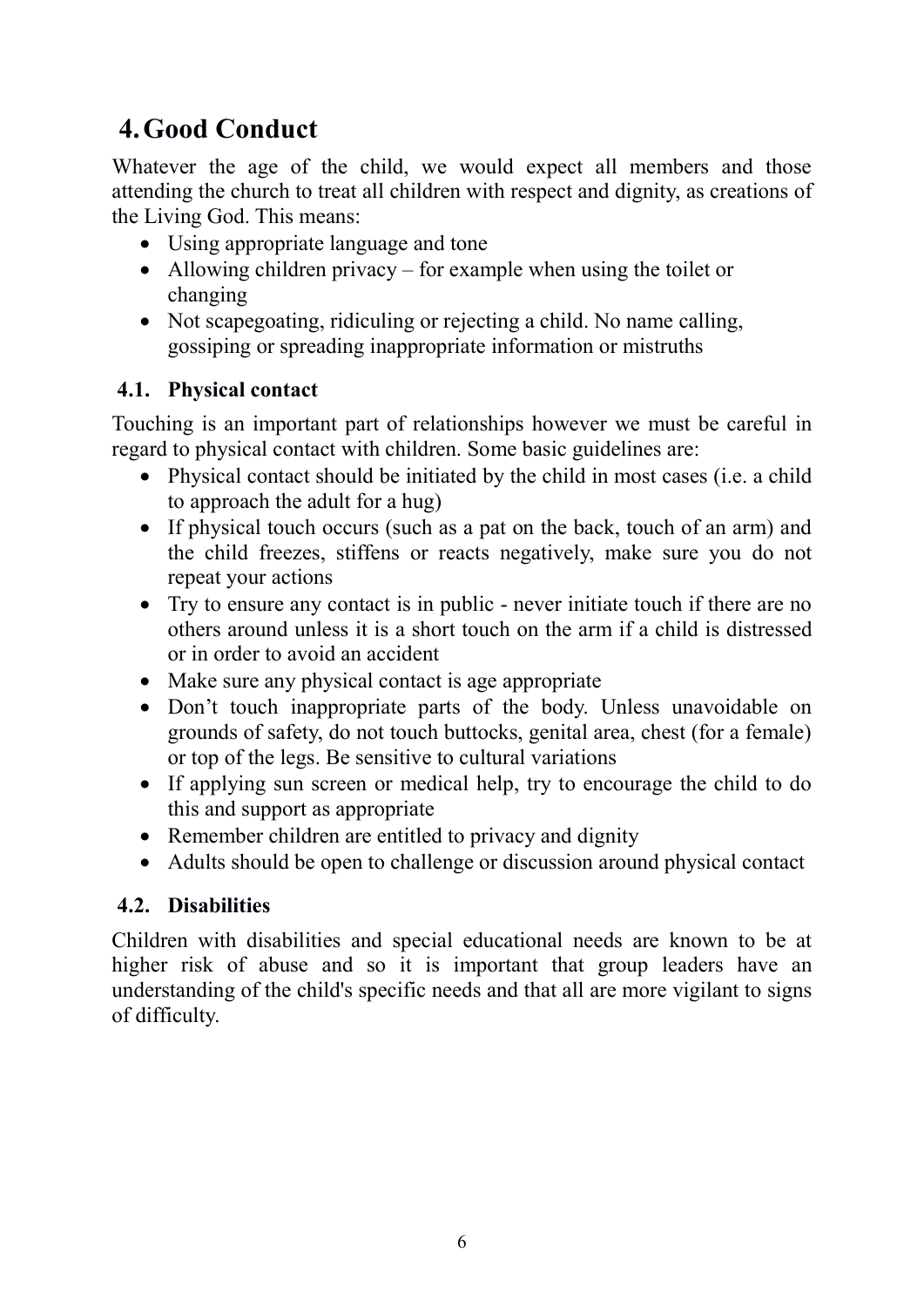#### 4.3. Discipline

At times, there may be need to control or discipline a child. At no point should this be physical unless physical restraint is used as a last resort and when there is a real risk of injury to the child, worker or a third person. This should not involve shouting or use of insulting language. There should never be physical restraint if there is no other adult present.

It is always helpful to focus on positive attention rather than negative. If a parent is in the building, ask them to deal with any issues.

#### 4.4. Social media/electronic communication

Many young people will use social media to communicate. It would be expected that this is an appropriate way to communicate however it is important that private one to one messages should not be used and communication should be in a public forum. If there are specific times where direct communication with one child occurs, another leader should be included in this message so there is no exclusive communication one to one communication. If a message is sent by a child to one leader only, this leader should forward or show the reply to the second leader.

Communication with those of primary school age should not be made through electronic means (other than via the child's parents).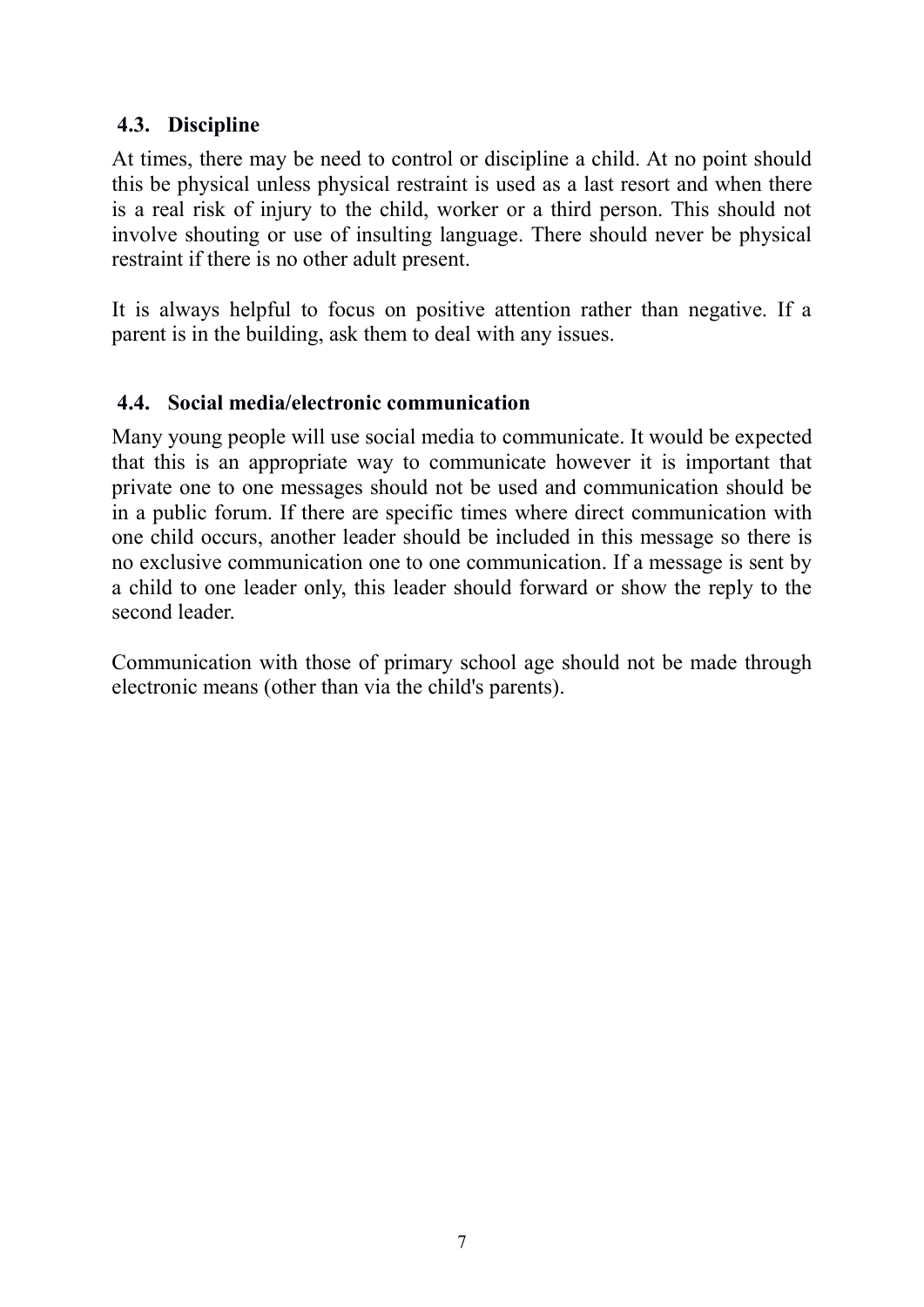### 5.Safe practices

#### 5.1. Safeguarding Officer

The church will appoint a Safeguarding Officer and a member of church leadership/minister with specific responsibility. The Safeguarding Officer may be assisted by a named deputy. The Safeguarding Officer and member of church leadership/minister with responsibility will be responsible for ensuring safeguarding policies are updated and fit for purpose.

Please see 'Appendix 2' for the specific duties in regard to reporting and at section 6 in regard to recruitment and training.

#### 5.2. Reporting concerns

If there are any concerns about a child, there are three simple steps which all workers should follow:

- Listen/look: listen to what the child is saying, observe what is happening
- Write: as soon as possible, write down what has happened or what your concerns are. Make sure you write the date on the paper and be as descriptive as possible. Don't write down your opinion (unless this is clearly separate from the description)
- Report: contact the Safeguarding Officer as soon as possible, but within 24 hours. If you cannot contact the Safeguarding Officer, contact the designated member of church leadership/minister

If there is immediate danger, the worker should call the Multi Agency Safeguarding Hub (MASH) straight away on 0345 050 7666 or the police on 999.

Please see appendices 1 and 2 for further information.

#### 5.3. Ratios

All work with children should have two adults present (at least one who has successfully been through the selection procedure). If it is unavoidable that only one adult is present, this person must have been successfully through the selection process. They must make sure that another leader knows the situation and they should not be in a building alone. If in a room alone, the door should be left open.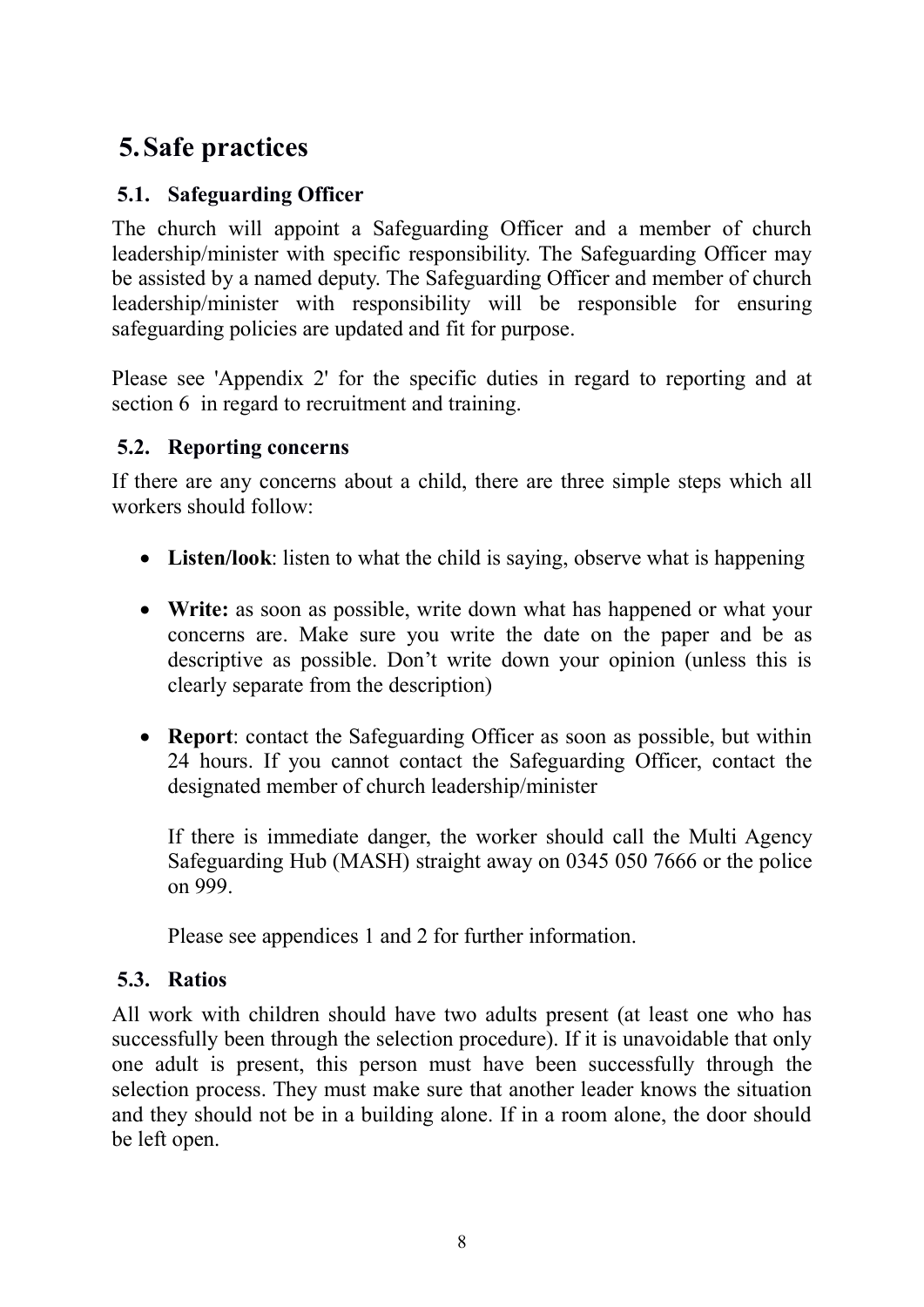With older children, there may be occasions when a single adult takes a child in a car. This should be done with the knowledge of another leader and, for children under 16, with the permission of the parent. If dropping off a child, it is the responsibility of the adult to be sure that they know the child has entered their home.

Ratios are advised as the following being the minimum:

- For 0 to 2 years one adult to every three children  $(1:3)$
- For 2 to 3 years one adult to every four children  $(1:4)$
- For 3 to 8 years one adult to every eight children  $(1:8)$
- For over-8s one for the first 8, then one for every additional 10 children.

#### 5.4. Overnight stays

If an overnight event occurs, adults should sleep separately to children. There are two exceptions in this respect:

- If all children and adults are sleeping together in a church hall or similar, in which case adults should sleep next to each other and there must be at least two adults, preferably one male, one female.
- If a teenager reaches 18 and is friends with the other young people. In this scenario written parental consent will be needed from the parents of any child sharing sleeping accommodation with the 18/19 year old.

#### 5.5. Children with no parental consent to attend

If a child (in school year 9 or below) turns up at an activity with no parental consent, details should be taken and contact should be made with the parent or guardian by the group leader. The leader should then ensure that any medical information and emergency contact details are taken. For school years 10 and above, emergency contacts and any details of any medical difficulties should be taken but the leader need not contact the child's parents/guardian afterwards.

#### 5.6. Use of young people as group leaders

It is good to encourage our young people to participate in helping to run groups as this helps the groups and the young person. No helpers under the age of 18 should be in the position where they are in sole supervision of other children. All under 18 helpers should have written consent from their parent or person with parental responsibly. They should have no previous convictions or ongoing investigations of a criminal nature - if this is the case, a risk analysis will be carried out by the Safeguarding Officer and the designated member of church leadership and they will decide if sufficient support and safeguards can be put in place to allow the young person to help. Once the young person reaches 18, they should go through the selection procedure (see 6).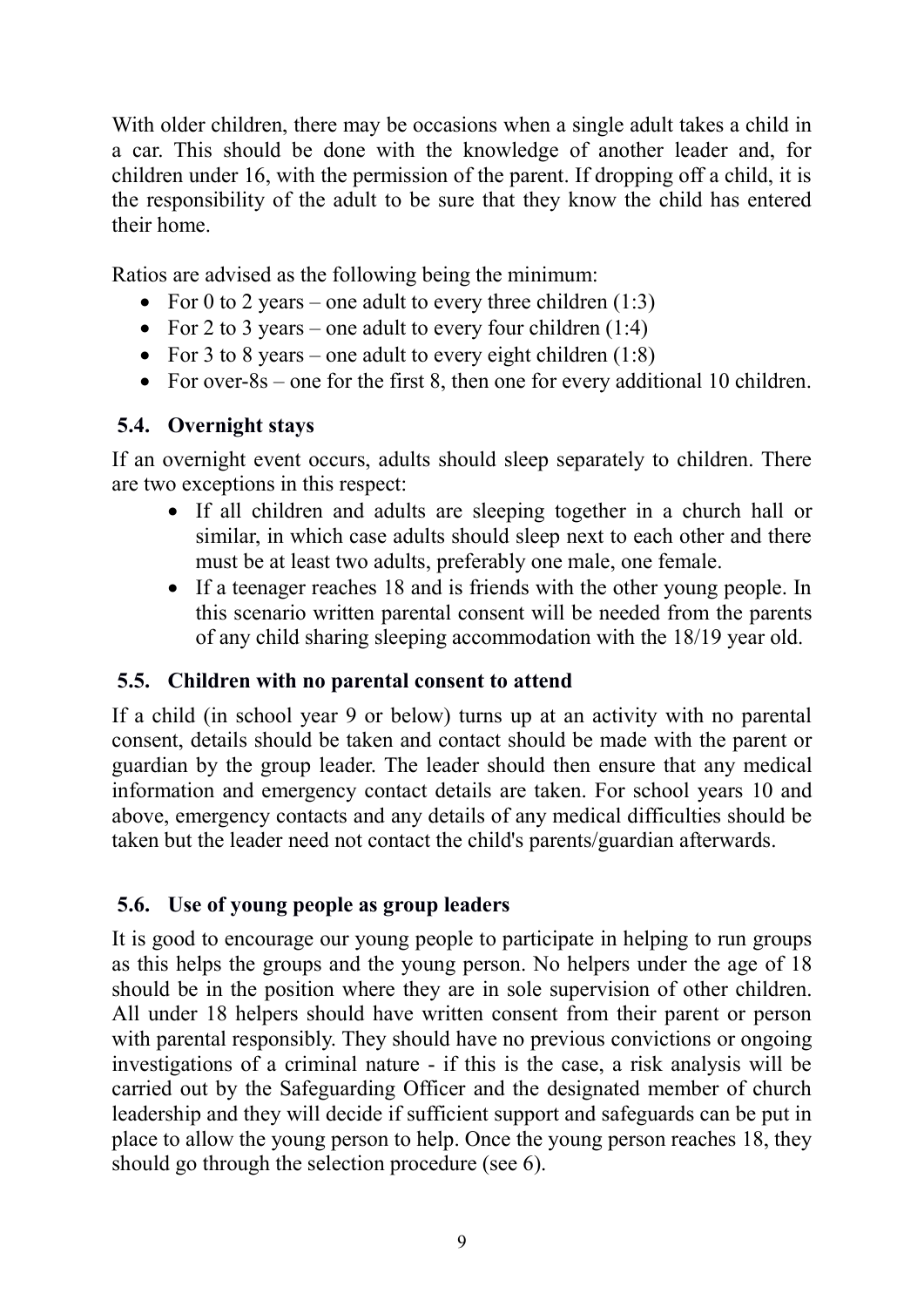#### 5.7. Photos

Images and photos can only be used with the written consent of the parents/guardians and, if the child is able to consent, the child. Special care should be taking if using these photographs online or if the child is adopted or in the care of the Local Authority. Children should not be named in photographs in any publicity or on-line.

#### 5.8. Ex-offenders

Wallingford Baptist Church acknowledges that all have sinned and not lived up to the life that Christ would have us lead. With this in mind, we would want to welcome and support those who have criminal convictions including those where there have been offences against another (such as assault or sexual offences) who genuinely wish to change. Alongside this, it is important that we provide a safe environment for our children, young people and adults.

We would require any regular attender who has convictions against children to agree to an ex-offenders contract as set out by Baptists Together.

In this situation the minister as well as the Safeguarding Officer, would need to be aware of any concerns and it is recommended that the minister discuss this with the regional minister.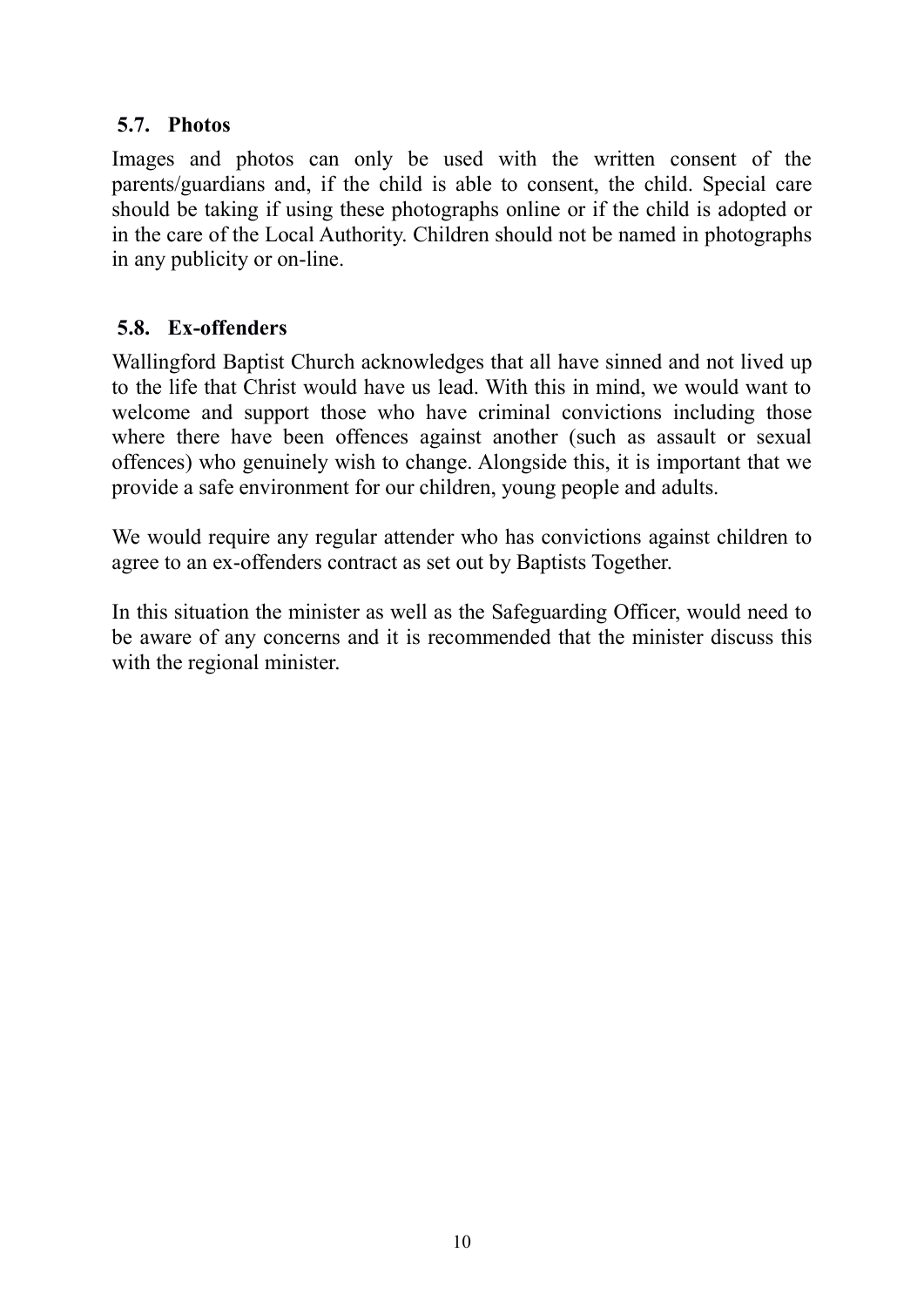### 6.Ensuring appropriate recruitment, training and allegations

All those having regular contact with children in an organised manner through the church, whether in paid or voluntary positions, must go through a recruitment process. If they have not gone through this process, they should not be left alone with children and should be encouraged to go through this process as soon as possible. If they are unwilling or unable to go through this process, they should be asked to step down from children's work in the church.

All those working with children in the church should be familiar with this safeguarding policy.

The recruitment procedure will involve:

- An application form with two references (with only one being from inside the church)
- An interview with the Safeguarding Officer (or another individual nominated by the Safeguarding Officer) and another leader
- An enhanced DBS check

All those working with children must agree to inform the church if they are subject to any investigations (criminal or conduct) or criminal convictions.

Should a prospective worker have any convictions, the Safeguarding Officer and /or allocated member of church leadership/minister must carry out a written risk assessment and consider if enough support and safeguarding measures can be put in place. Issues to consider will be:

- The nature of the offence $(s)$
- The time which has elapsed since the offence(s)
- The circumstances of the offence(s) if possible if the candidate gives permission to request additional information
- The candidate's current understanding and response to the convictions

Any offences against a child will be likely to exclude a person from working with children even under supervision. If in doubt, advice can be sought from the Local Authority.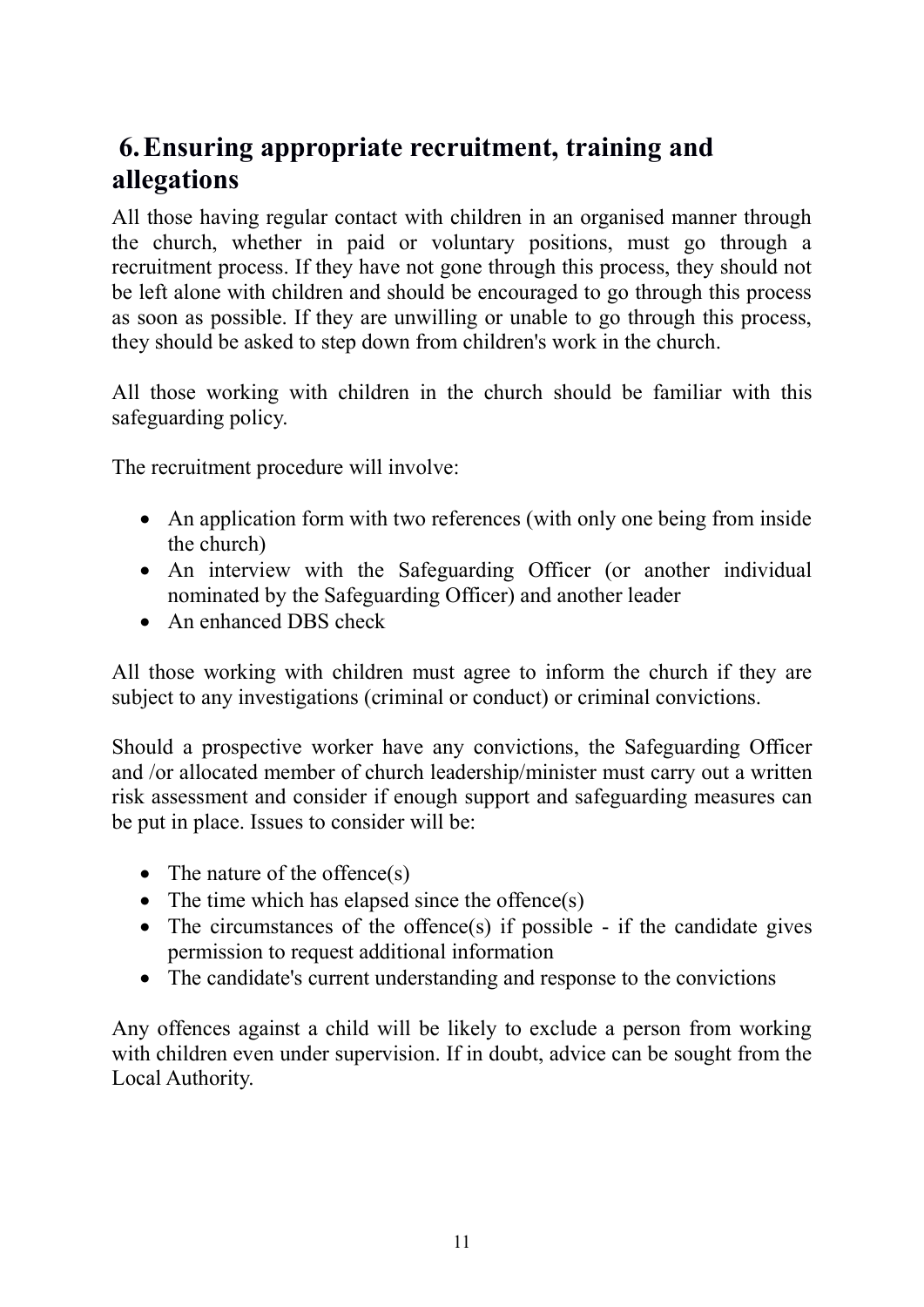All workers and volunteers should commit to general training provided by WBC on an annual basis AND attend safeguarding training at least once every three years. This will be provided by the church, however appropriate safeguarding training from other sources such as the Local Children Safeguarding Board or schools is acceptable as long as the worker can provide a certificate to demonstrate they successfully completed the training

The Safeguarding Officer and designated member of church leadership/minister should have more advanced safeguarding training and knowledge. They might then deliver safeguarding training at WBC or request another qualified person to deliver training on their behalf.

DBS checks will be completed every three years.

If the worker hasn't joined the update service, we will accept a DBS requested by another organisation as long as the following are met:

- the applicant's criminal record or other relevant information has not changed since its issue and was issued within the last two years
- the level of that check is the same as that required, i.e. 'child'
- the original certificate is produced
- the police disclose information on an enhanced DBS certificate based on child or adult workforce, for which the criminal record check was originally applied
- the identity details on the certificate match those of the applicant

(The above points are guidance taken directly from Gov.uk)

If an individual has been at WBC for less than six months, we would expect a new DBS to be completed.

Should an individual be made subject to an investigation by the police, social services or their employer, they must disclose this to the Safeguarding Officer and/or designated member of church leadership/minister. They should then be suspended from involvement with no prejudice, while the investigation is concluded. The Safeguarding Officer should keep in contact with the organisation conducting the investigation.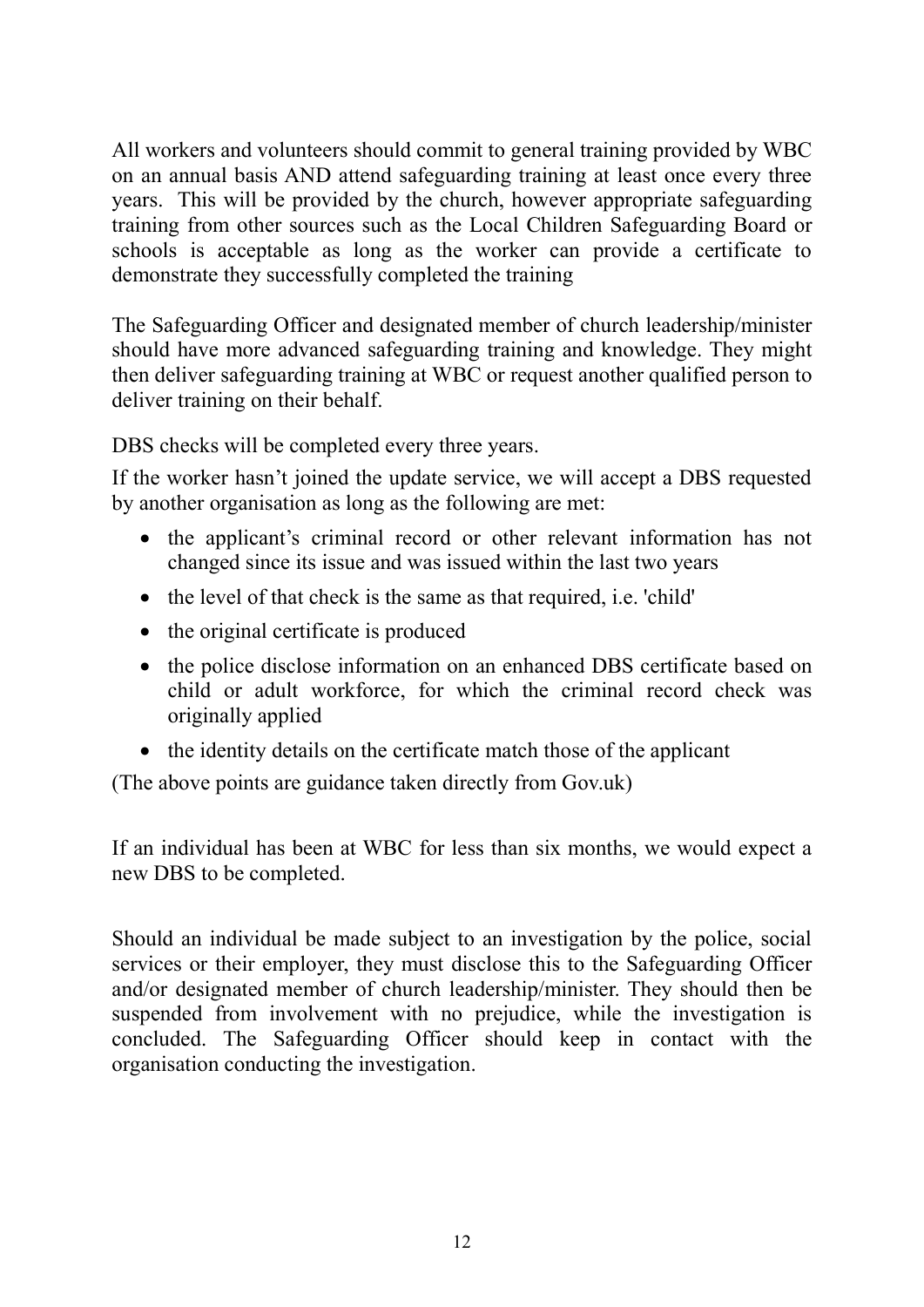All information concerning criminal convictions or investigations will be kept confidential and stored securely by the Safeguarding Officer or the designated member of church leadership/minister and not be shared with any other member unless this has been agreed with the person and it is necessary for safeguarding purposes.

If there is a concern raised about a worker/volunteer, the process above should be followed with the individual stepping aside while the Safeguarding Officer and minister/designated member of church leadership consider the situation and if necessary, contact the Local Authority. If the concern is about the Safeguarding Officer, the designated member of church leadership/minister should be contacted.

### 7.Providing a safe environment

Wallingford Baptist Church will provide a safe environment and, while we cannot remove risk altogether, will try to ensure the safety of all children involved in church activities. This includes:

- Regular health and safety checks of the building and regular activities
- Ensuring accidents are treated and recorded appropriately
- Ensuring external trips are risk assessed
- Ensuring leaders have information in regard to any health issues such as allergies or medical conditions as needed
- Ensuring registers are kept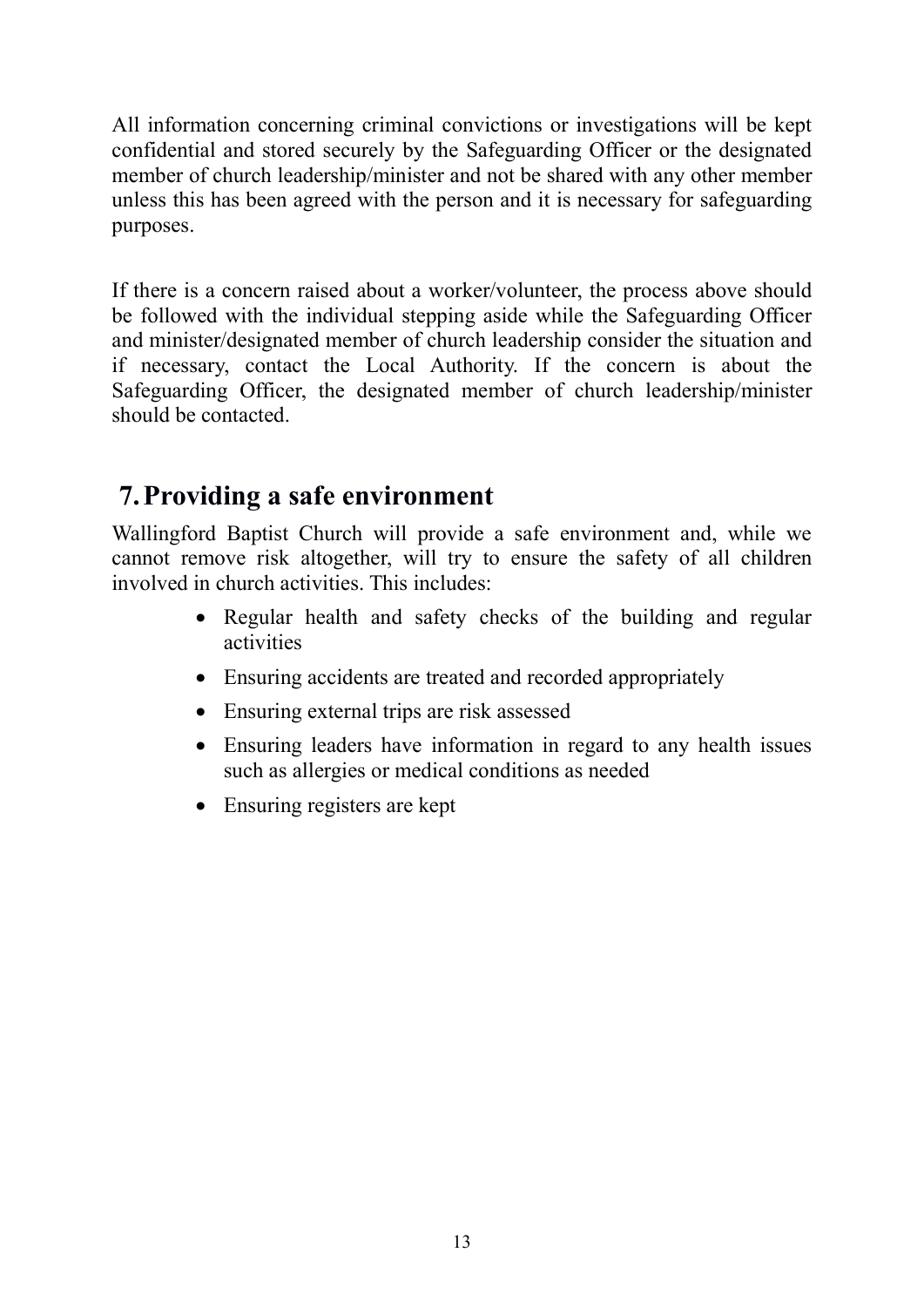### Appendix 1. When should we be concerned?

It is important to acknowledge the rise in mental health difficulties amongst young people. These might not be due to abuse by adults or peers although some symptoms may be similar, and abuse often leads to mental health challenges. A 24/7 social media society and the pressure to achieve in examinations has put increasing stress on our young people. If you have concerns around a young person's mental health and are concerned that there are safeguarding concerns such as the child not being supported adequately, please speak to the Safeguarding Officer.

In most cases, abuse does not occur because of ill intent but because of stress, external pressures or past histories that impact on the situation. Jesus taught very clearly how we should protect our children without compromise, however he also modelled acceptance and forgiveness of the individual as well as requiring us to 'disciple' each other. In this context, this might mean helping parents/carers to parent their child.

It is important to have a basic knowledge of what to look for when children are not thriving or are experiencing abuse. The following table outlines the main types of abuse.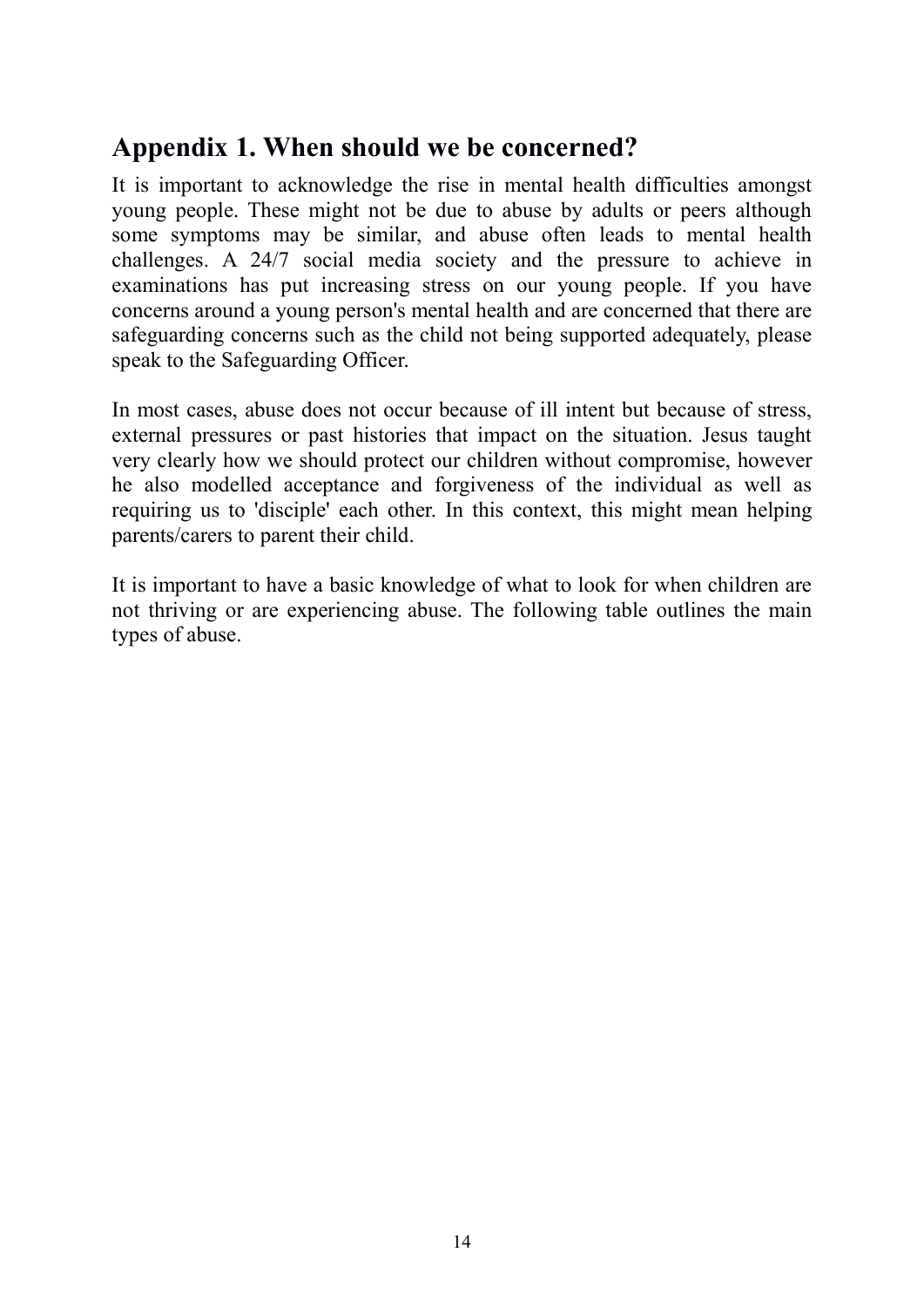| Neglect        | The persistent failure to meet a child's basic physical and/or<br>psychological needs, likely to result in the serious impairment<br>of the child's health or development.<br>Neglect may occur during pregnancy as a result of maternal<br>substance abuse, learning difficulties or very poor mental<br>health.                                                                                                                                                                                |
|----------------|--------------------------------------------------------------------------------------------------------------------------------------------------------------------------------------------------------------------------------------------------------------------------------------------------------------------------------------------------------------------------------------------------------------------------------------------------------------------------------------------------|
|                | Once a child is born, neglect may involve a parent or carer<br>failing to:<br>• provide adequate food, clothing and shelter (including<br>exclusion from home or abandonment);<br>protect a child from physical and emotional harm or<br>danger;<br>ensure adequate supervision (including the use of<br>inadequate care-givers); or<br>• ensure access to appropriate medical care or treatment.<br>It may also include neglect of, or unresponsiveness to, a<br>child's basic emotional needs. |
| Physical abuse | A form of abuse which may involve hitting, shaking, throwing,<br>poisoning, burning or scalding, drowning, suffocating or<br>otherwise causing physical harm to a child.<br>Physical harm may also be caused when a parent or carer<br>fabricates the symptoms of, or deliberately induces, illness in<br>a child.                                                                                                                                                                               |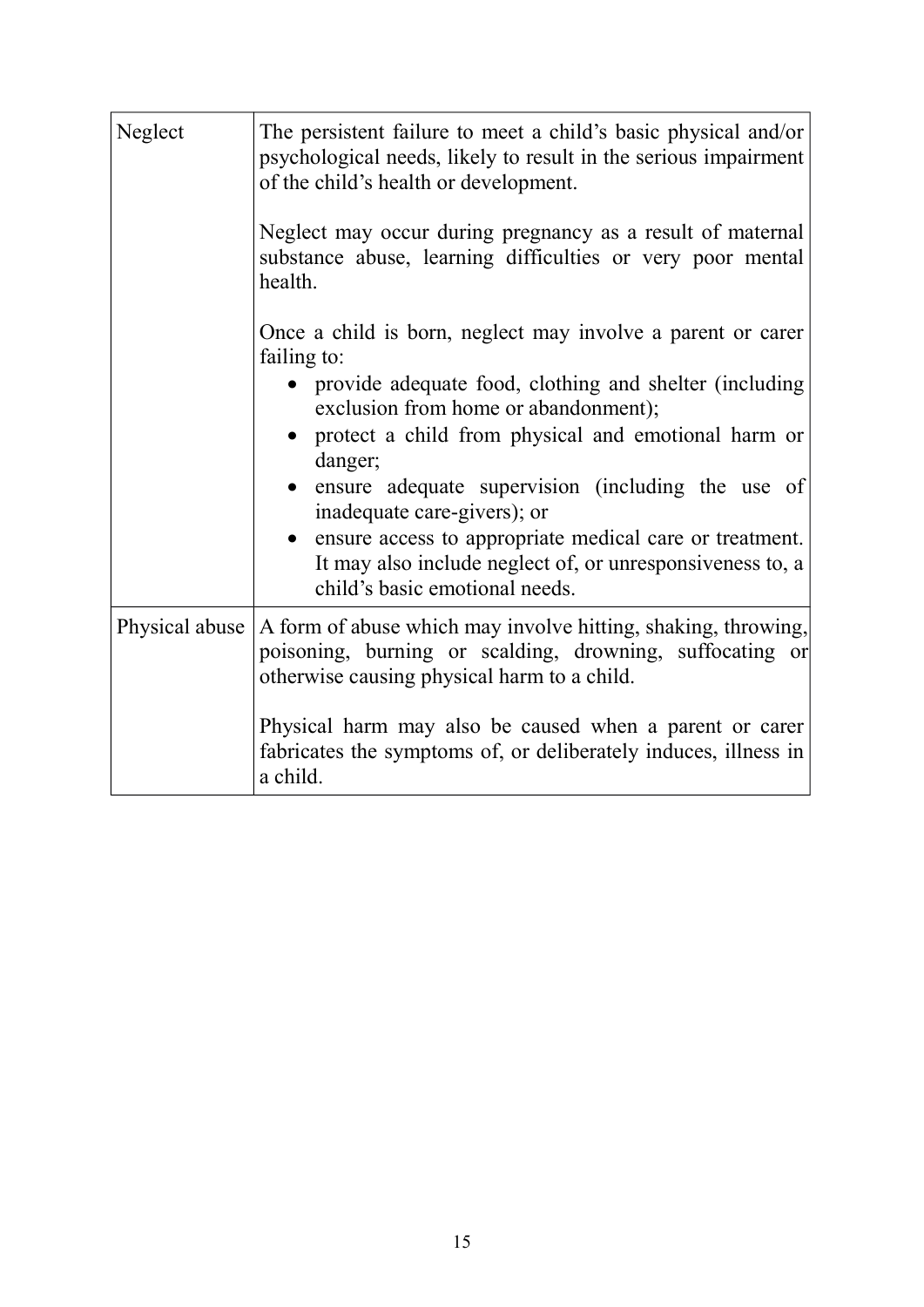| Emotional<br>abuse | The persistent emotional maltreatment of a child such as to<br>cause severe and persistent adverse effects on the child's<br>emotional development.                                                                                                                                                                                     |
|--------------------|-----------------------------------------------------------------------------------------------------------------------------------------------------------------------------------------------------------------------------------------------------------------------------------------------------------------------------------------|
|                    | It may involve conveying to a child that they are worthless or<br>unloved, inadequate, or valued only insofar as they meet the<br>needs of another person.                                                                                                                                                                              |
|                    | It may include not giving the child opportunities to express<br>their views, deliberately silencing them or 'making fun' of<br>what they say or how they communicate.                                                                                                                                                                   |
|                    | It may feature age or developmentally inappropriate<br>expectations being imposed on children. These may include<br>interactions that are beyond a child's developmental<br>capability, as well as overprotection and limitation of<br>exploration and learning, or preventing the child participating<br>in normal social interaction. |
|                    | It may involve seeing or hearing the ill-treatment of another.                                                                                                                                                                                                                                                                          |
|                    | It may involve serious bullying (including cyber bullying),<br>causing children frequently to feel frightened or in danger, or<br>the exploitation or corruption of children.                                                                                                                                                           |
|                    | Some level of emotional abuse is involved in all types of<br>maltreatment of a child, though it can occur on its own.                                                                                                                                                                                                                   |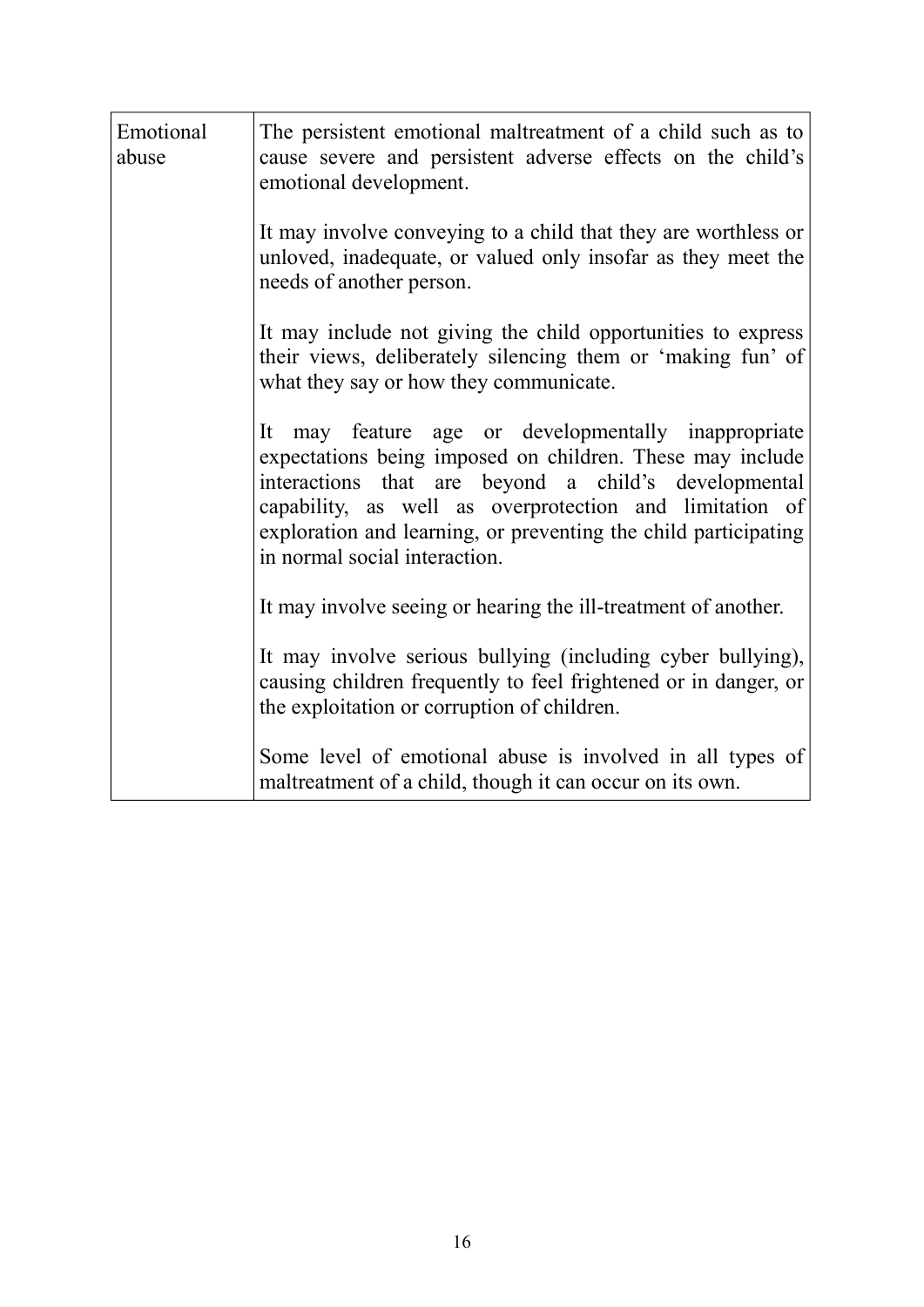| Sexual abuse | Involves forcing or enticing a child or young person to take<br>part in sexual activities, not necessarily involving a high level<br>of violence, whether or not the child is aware of what is<br>happening.                                                                                                         |
|--------------|----------------------------------------------------------------------------------------------------------------------------------------------------------------------------------------------------------------------------------------------------------------------------------------------------------------------|
|              | The activities may involve physical contact, including assault<br>by penetration (for example, rape or oral sex) or non-<br>penetrative acts such as masturbation, kissing, rubbing and<br>touching outside of clothing.                                                                                             |
|              | They may also include non-contact activities, such as<br>involving children in looking at, or in the production of,<br>sexual images, watching sexual activities, encouraging<br>children to behave in sexually inappropriate ways, or<br>grooming a child in preparation for abuse (including via the<br>internet). |
|              | Sexual abuse is not solely perpetrated by adult males. Women<br>can also commit acts of sexual abuse, as can other children.                                                                                                                                                                                         |

(From Working Together to Safeguard Children, 2015)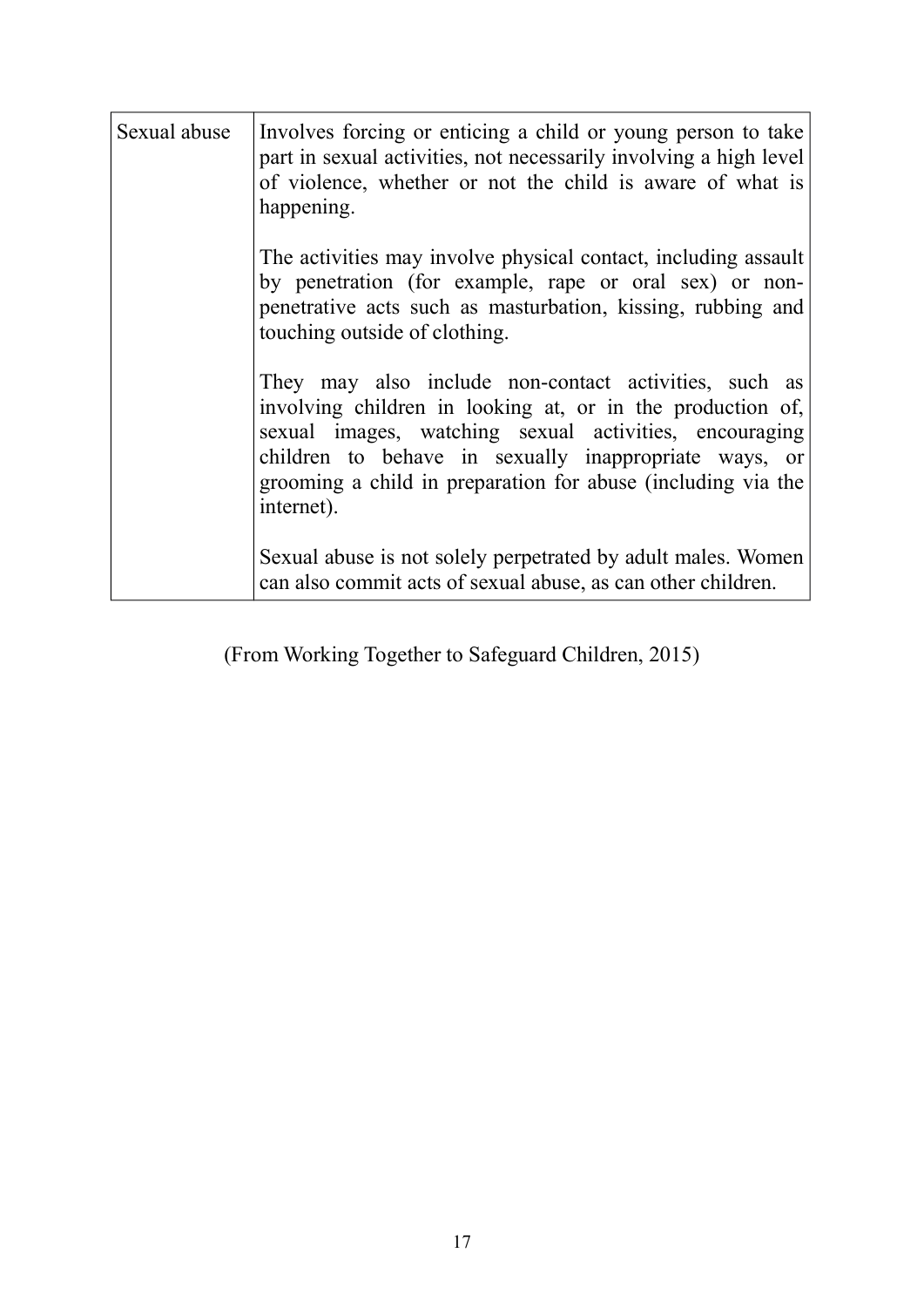### Appendix 2. Reporting concerns.

Should you have any concerns about a child, the following process should be followed unless there is immediate danger, in which case the police should be called.

#### Listen/watch:

- Let the child talk to you; don't ask them to speak to someone else
- If you think they are starting to tell you something of a safeguarding nature, make sure you tell the child that you will not be able to keep this information confidential
- Do not react negatively or appear shocked try to listen and accept what the child says. It is rare that a child makes a false allegation but sometimes allegations may need to be unpicked
- Try to listen rather than speak, do not ask leading questions but if you don't understand, you can ask questions to help your understanding
- Do not make suggestions or put ideas forward (e.g. 'did he hit you?')
- Don't talk to anyone except the Safeguarding Officer about your concerns. The exception would be if you are with another adult and want them to witness something you have noticed.

#### Record:

- As soon as possible, write down what has happened. Don't worry about spelling or neat pieces of paper, the important part is to write down exactly what you saw and heard. Do not add your personal opinion.
- At the end of your record, make sure you date it and write your name.

#### Report:

- Speak to the Safeguarding Office as soon as possible. If you have problems getting hold of the Officer, contact the member of church leadership/minster responsible for safeguarding. Do this within 24 hours.
- Should there be immediate danger to the child, the volunteer/employee should call the Multi Agency Safeguarding Hub (MASH) immediately on 0345 050 7666 or the police on 999. The volunteer/employee should contact the designated safeguarding officer afterwards.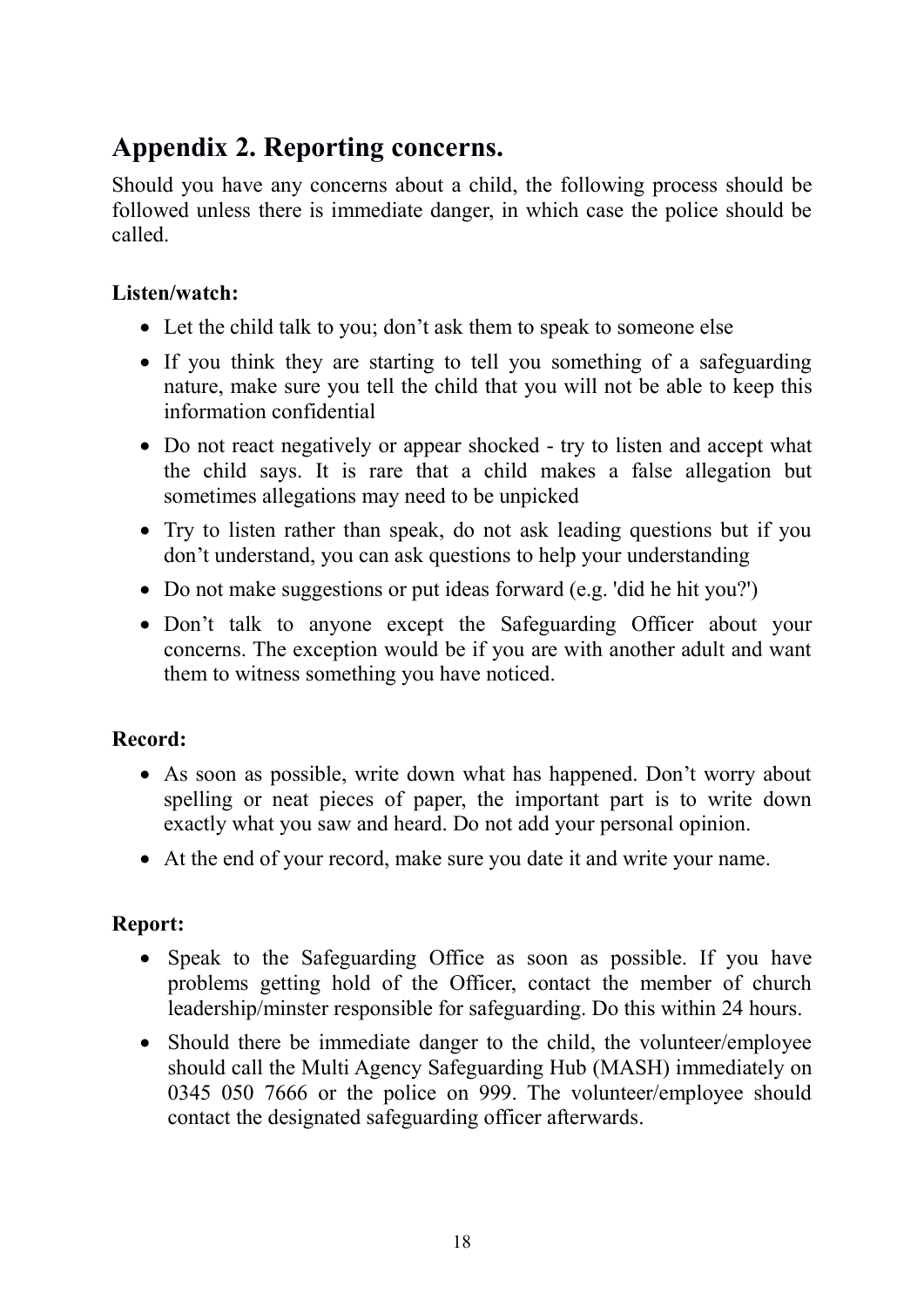If you have ANY concerns at all, please speak to the Safeguarding Officer. It does not matter how small your concerns are. Sometimes you might have one small piece of a jigsaw puzzle - the Safeguarding Officer may have more pieces! It may also be that the concerns are around a need for pastoral support rather than safeguarding and the Safeguarding Officer can speak to the minister.

Following the reporting of any concerns, the Safeguarding Officer will:

- Record the conversations and advice given to the employee/volunteer. This should be done as soon as possible and any decisions regarding the information recorded and relayed back to the employee/volunteer. A record to be kept as to why this decision was made.
- If necessary, make a 'No Names' consultation call to the Locality Community Support Service Tel: 0345 2412608. 'No Names' consultations provide the opportunity for professionals to discuss cases where there is anxiety or concern about how to progress an issue relating to a child and their family without making a formal referral to Children's Social Care. Parental consent is not required as discussion is done without disclosing the personal details of the child or their parents.

The consultation process should not replace Child Protection procedures.

OR

• If necessary, make a referral to the Multi-Agency Safeguarding Hub (MASH). If there are child protection issues the Safeguarding Officer will, as soon as possible on the day the allegations or concerns are raised, contact the MASH on Tel: 0845 050 7666 for discussion. If the child is known to social services, the MASH may direct the Safeguarding Officer to contact the child's social worker. The Safeguarding Officer may ask you to speak to the MASH if appropriate (thus avoiding third party misinformation).

#### If a referral is made, this should be done after informing the child/children's parent/s unless telling the parent may mean that the child is placed at more risk or the child's parents cannot be located.

Further information can be found on: http://oxfordshirescb.proceduresonline.com/chapters/p\_locality\_work.html

If the worker/volunteer disagrees with the Safeguarding Officer's decision, as a member of the public they can report serious matters to the MASH and should do so without hesitation.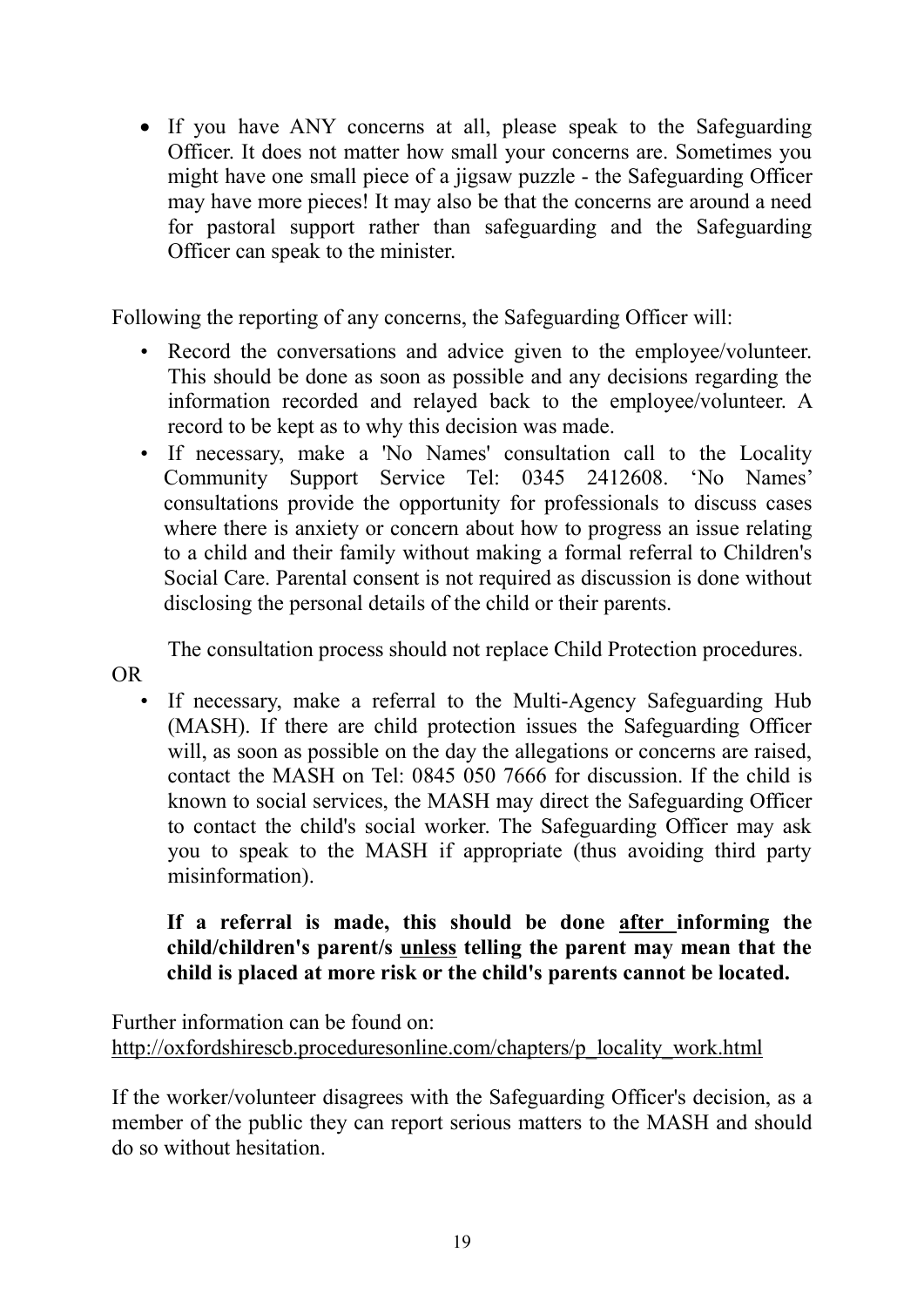The Safeguarding Officer/employees/volunteers should never attempt to carry out a child protection investigation but should always refer to the MASH.

The Safeguarding Officer is able to discuss concerns with the designated member of church leadership/minister with responsibility for safeguarding. This will be conducted to ensure the welfare of the child is paramount, otherwise confidentiality will be respected. Records of concerns and decisions should be kept in a confidential space.